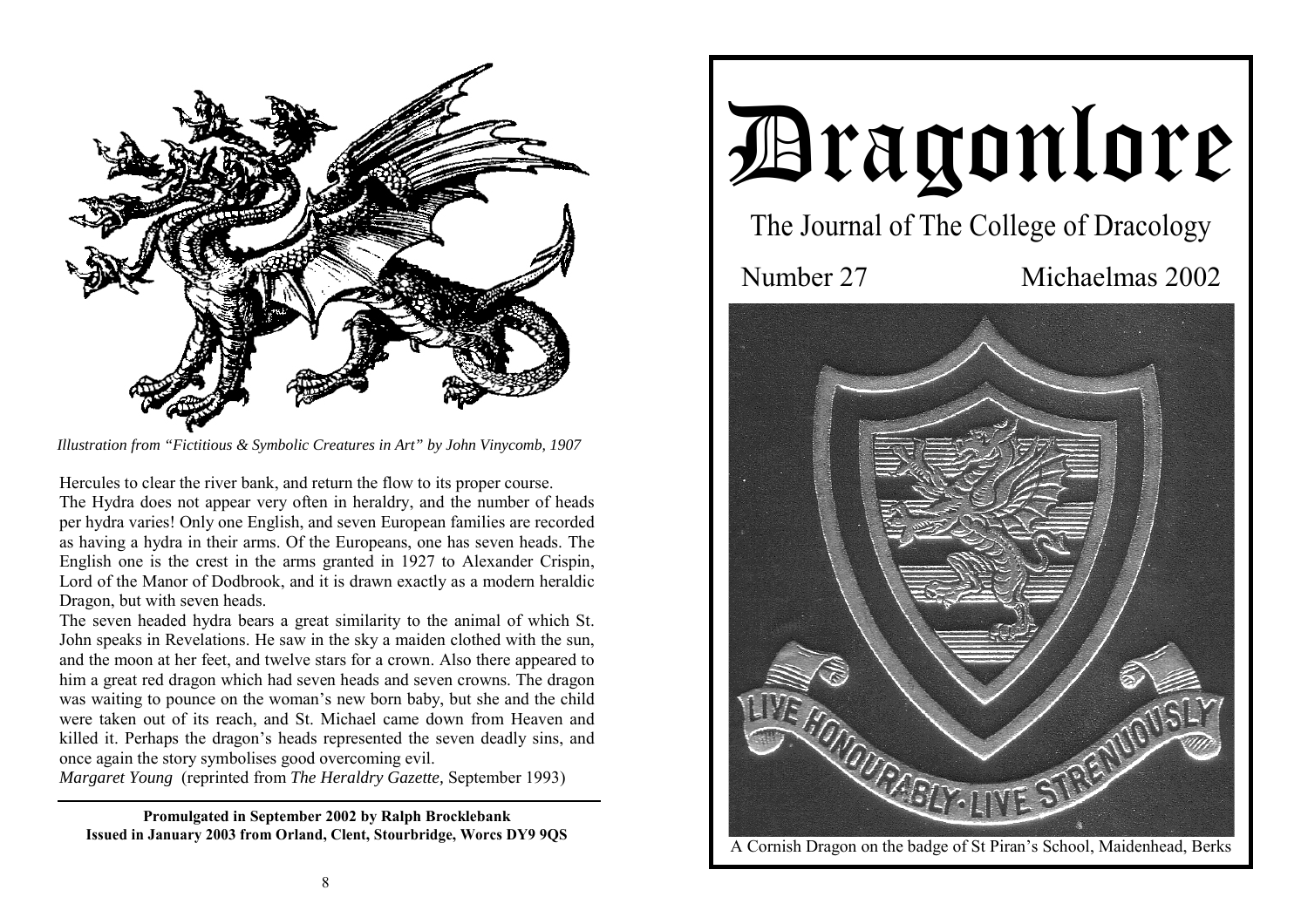### **The College of Dracology for the Study of Fabulous Beasts**

*With great sadness we report the death of Rean Meyer of Victoria, B.C., one of the more recent recruits to dracology. He was a good friend, most generous with his time and a stickler for accuracy, a pillar of heraldry in Canada and in particular the B.C./Yukon Branch, an indefatigable Editor of their Journals, and a wonderful companion. He will be sorely missed. Our condolences go to Shirley, his widow.* 

The Cornish Dragon on the cover, pretending to be a coat of arms, was the badge of a boys' preparatory school in Maidenhead and may well be the source of the initial impulse which eventually gave rise to Dragonlore. At the start of each school year, round about Michaelmas, the Headmaster gave his talk on the importance of Heraldry and Chivalry, linking it to the image of St Michael fighting the dragon, and that too may have had a lasting effect on my interests. Though the school was named St Piran's, there is nothing in the legends about St Piran to connect him with Dragons, apart from their recognition as important totems throughout the West Country. The school is still flourishing, no longer a boys' boarding school, but a vigorous day school with five or six times as many pupils, boys and girls, from kindergarten to common entrance. It has been suggested that the dragon badge, which is still in use, and looks splendid in colour (dark blue, light blue and gold), might become a genuine coat of arms.

Probably better known is the Dragon School at Oxford, whose official badge shows a rather prim Victorian Wyvern (*left below*), though they make much use of a livelier version (*right below*) which is anatomically believable. We are indebted to Richard Fox, one of our founder members, for providing this material.



*The Feast of St. Michael and All Angels is held on 29th September.* 

# **Fabulous Beasts in Czech Heraldry**

A delightful little book has come our way which was a gift from the artist to John Brooke-Little. **Českė erby** by Josef Janáček and Jiřĭ Louda (Prague 1974) illustrates a hundred arms of Czech families in Louda's engaging style. They include two double-headed Eagles (indicating allegiance to the Holy Roman Emperor), one Liechtenstein Harpy, a Unicorn and an intriguing green Dragon which is wrapped around the gold and black shield of the Z Vartenberka family and is biting his own tail. Five out of a hundred is not a high score, but is worth recording.



**An Alphabet of Queries (11)**

# **HOW MANY HEADS HAS A HYDRA?**

There seem to be several different ideas regarding the form of the Hydra. There is the river Hydra, or Hydrus, which was an aquatic snake, whom the ancients believed lived in the River Nile, and was the enemy of the crocodile. When the hydra saw a crocodile asleep with its mouth open, it would dash away and roll in the mud, making itself very slippery. Then it would return to the somnolent crocodile and slide down its throat. The crocodile, waking in surprise, would gulp it down, whereupon the hydra would burst its enemy asunder, and emerge again alive. As with many other medieval legends, there was a religious symbolism to this story, the crocodile representing Death and Hell, whose hydra enemy was the Lord Jesus Christ, who took upon himself the sins of the world - the hydra's coat of mud - and descended into Hell to break its power.

The medieval bestiaries also tell of a Hydra Dragon who lived in the marshy lands of Arcadia. If one of its heads was cut off, three would grow in its place, so that it might eventually have a great number of heads. This story has a natural connotation, being linked with the River Hydra, which burst its banks and ran through many rivulets to the sea. It was one of the tasks of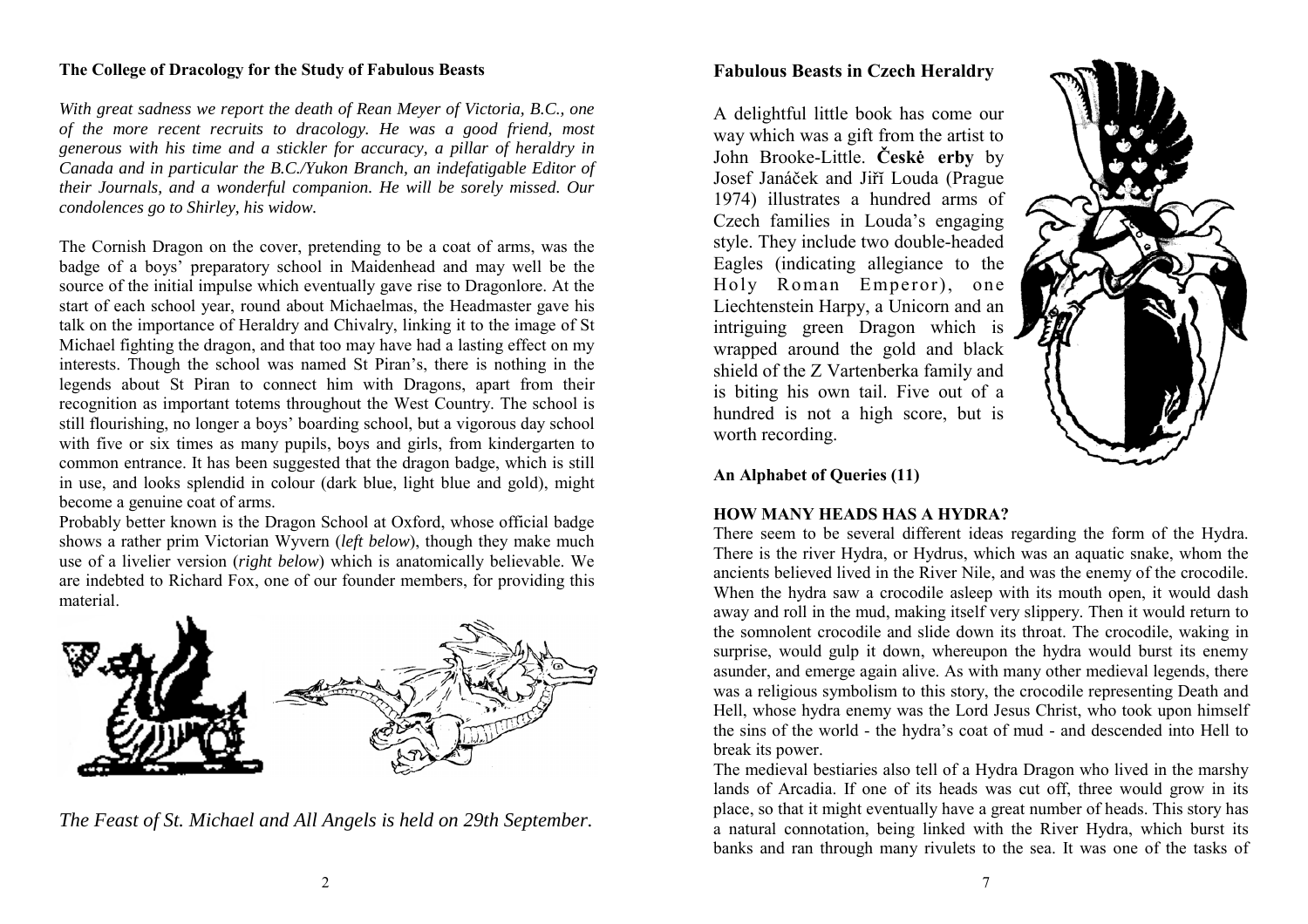# **Fabulous Beasts in Irish Heraldry**

A visit to Dublin to attend the XXV International Congress of Genealogical and Heraldic Sciences gave an opportunity to renew acquaintance with **Irish Families: Their Names, Arms and Origins** by Edward MacLysaght  $(4<sup>th</sup>$  edn, Dublin 1985) which illustrates in colour 243 coats of arms. Of these, 33 feature fabulous beasts, 16 on the shield and 19 on the crest (that is, only 2 have both), and by far the most popular creature is the **Griffin**, which appears in 12 of them, that is to say, nearly 5% of all family arms have a Griffin in whole or in part. Next come Dolphins with 4 appearances, Martlets, Mermaids and Pelicans with 3 each, Unicorns and two-headed Eagles each with 2, and single showings of a Dragon, a Wyvern, a Pegasus and an Enfield. Of this latter, more in a moment. A display of Civic Heraldry at the Congress (The Republic itself, the 4 Provinces, the 32 Counties and 3 Universities) was a bit of a disappointment, yielding only a Phoenix on the arms of Offaly and birds which may be Martlets for Louth.

Fergus Gillespie, Deputy Chief Herald of Ireland and Secretary-General to the Congress, threw helpful light on the name and origin of the Enfield (*see No 24*). Apparently a mythological hound, the **Onchu** had a name that English speakers found difficulty in pronouncing, so, just as O'Murchadha became Murphy, the Onchu became the Enfield in its anglicized form. The name means "spirit hound."

A **Unicorn** was the emblem of the Inisglas Community, near Wexford, run by Eve and Anthony Kaye until they retired. Eve showed me a little book, **Unicorns**, edited by Jeanne Griffiths (WH Allen, London 1981) with 25 pictures from a variety of sources, mostly in colour, and with facing quotations - very like the book on Dragons noted in the last issue, but even smaller in size. The Unicorn is evidently still a potent symbol, though its true meaning remains enigmatic; for Inisglas it was "a figure of purity and courage."

A handsome souvenir was **The Little Book of Irish Clans** by John Grenham (Dublin 1994) with 85 shields of arms by Myra Maguire, including two-headed Eagles for Browne and for Joyce, a Griffin for Griffin, a Wyvern for Macgillycuddy, Martlets for Nolan, a Pegasus for Quinn, Dolphins for Regan and Griffins' heads for Ryan.

#### **Fabulous Beasts in the Thistle Stall Plates**

One of the most beautiful books published recently was launched by the Heraldry Society of Scotland on St Andrews Day 2001. **STALL PLATES of the Most Ancient and Most Noble ORDER OF THE THISTLE in the Chapel of the Order within ST GILES' CATHEDRAL The High Kirk of Edinburgh**, by Charles J. Burnett *Ross Herald of Arms* and Leslie Hodgson (Edinburgh 2001) has a hundred amazingly realistic full-scale colour photographs of the enamelled metal plates fixed to the stalls, one for the arms of each of the Knights admitted to the Order. Of these, eleven feature fabulous beasts, including a Mermaid (Balfour 1901), Unicorns (Roxburghe 1902), a Double-headed Eagle (Maxwell 1932), Dolphins and a Unicorn's head (Cunningham 1945), another Unicorn's head (Dalhousie 1971), a Demi-Griffin (Birsay 1973), a Salamander (Selkirk 1976), a Chinese Dragon's head and a two-headed Eagle (MacLehose 1983), a Martlet (Younger 1995), a winged Demi-Bull (Macfarlane 1006) and an Oriental Dragon (Wilson 2000). This selection, and its proportion of the whole, is pretty typical of Scots heraldry.

## **FEED-BACK**

Ben Elliott writes:- "In connection with the article on p.3 of No 22, I think it possible that as well as the Welsh Dragon having a Romano-British ancestry, appropriated of course by the Anglo-Saxons, they, along with the general move to give Wyvern-type creatures four legs, may owe much to mystery plays. To create a convincingly fierce dragon for George or other people to deal with, one really needs two men in the body (*one for the wings and one for the jaws - Ed.*). The evidence for this, however, is stronger in France than in England…..There is also, of course, the precedent of Gryphons…" More of this in due course. We have already noted how four-legged Griffins greatly outnumber two-legged Wyverns in the Bayeux Tapestry (*see No 23*) and this may well have influenced the depiction of Dragons. There is also the question of when Dragons began to breathe fire. There is no evidence that early water-based serpent-dragons ever did so, but mediaeval fairground showmen seemed to have used this trick and could have employed it to make their dragon-costumed figures more frightening. It is now accepted as one of the fundamental defining features of any dragon - as when Norbert singed Hagrid's beard. Perhaps badly-drawn red tongues, possibly forked, were mistaken for flames. More research is needed.